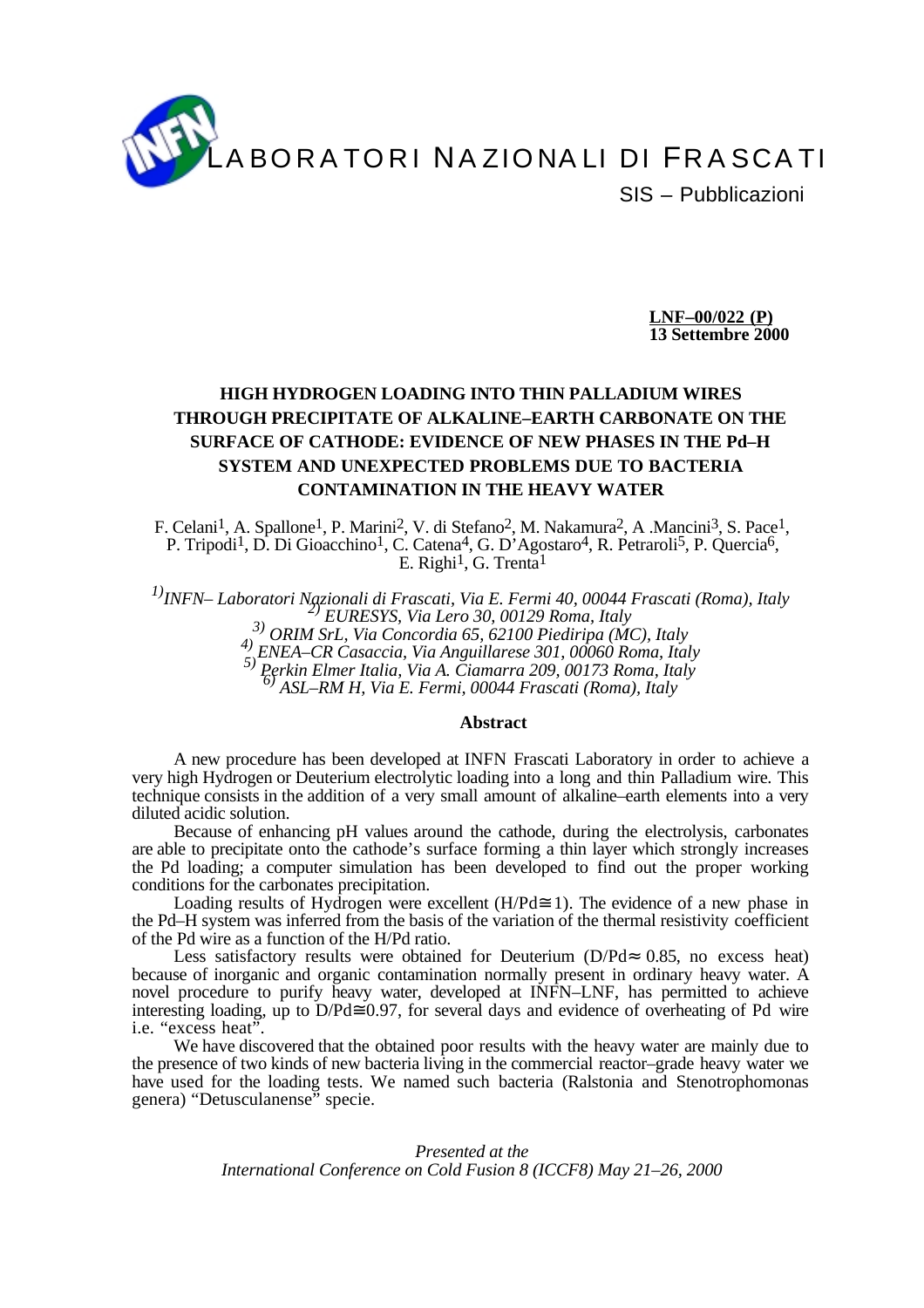### **INTRODUCTION**

After ten years of experiences the appearance of excess heat, in the so called "Cold Fusion Phenomena", according to our opinion it seems to be related to the contemporary occurrence of two different and well defined processes:

a) *Overloading* of Deuterium in the Palladium lattice and, simultaneously,

b) *Movement* of Deuterium into the Palladium, without losing of overloading.

The main problem in these kinds of experiments, since 1989, has been the *poor reproducibility* of results.

According to our experience, the typical excess power (during the rare "lucky" conditions we have dealt with) was about  $5 \div 10\%$  of the total input power; such an excess power rose, in our "best experiment", up to a maximum value of 200% for many hours [Ref. 1], corresponding to a remarkably large absolute power value (over 100 Watts). During this "best experiment", obtained with a long (180cm) and thin (0.1mm) Pd wire, the very large excess power lasted over 12 hours (Fig.1) and we were able to make several different controls (about the realty and the absolute value of excess power). During this phenomenon we switched off electrolysis current for some minutes and the plot clearly shows the wire de–loading; after switched on again, wire re–loaded and gain recovered but the effect extinguished in a few hours.



**Fig. 1** – Excess heat evidence: Once, a test provided a very large amount of excess power (up to 100 W) correlated to the R/Ro resistivity drop (high D/Pd loading) with a thin long Pd wire; this effect lasted for many hours.

In order to reduce the irreproducible results we decided to develop and test a new electrolytic procedures starting, as a reference, from the simpler Hydrogen/Palladium system.

The main targets, " a really suitable" for new loading technique were the following:

- $H/Pd$ :  $> 0.95 \rightarrow R/Ro$ : <1.5;
- Time to get  $H/Pd > 0.95$ : < 50 hours;
- Stability of overloading:  $>$  4 hours;
- Success rate: >60%.

The maximum loading ratio H/Pd or D/Pd, ever achieved by gas pressure at room temperature, according to the literature, is 0.97 at 50000 atmosphere of pressure (Baranowski data, presented at the Conference of Kawasuci, Japan, Oct.'94). The aim of our new procedure is to approach and even overcome such a value.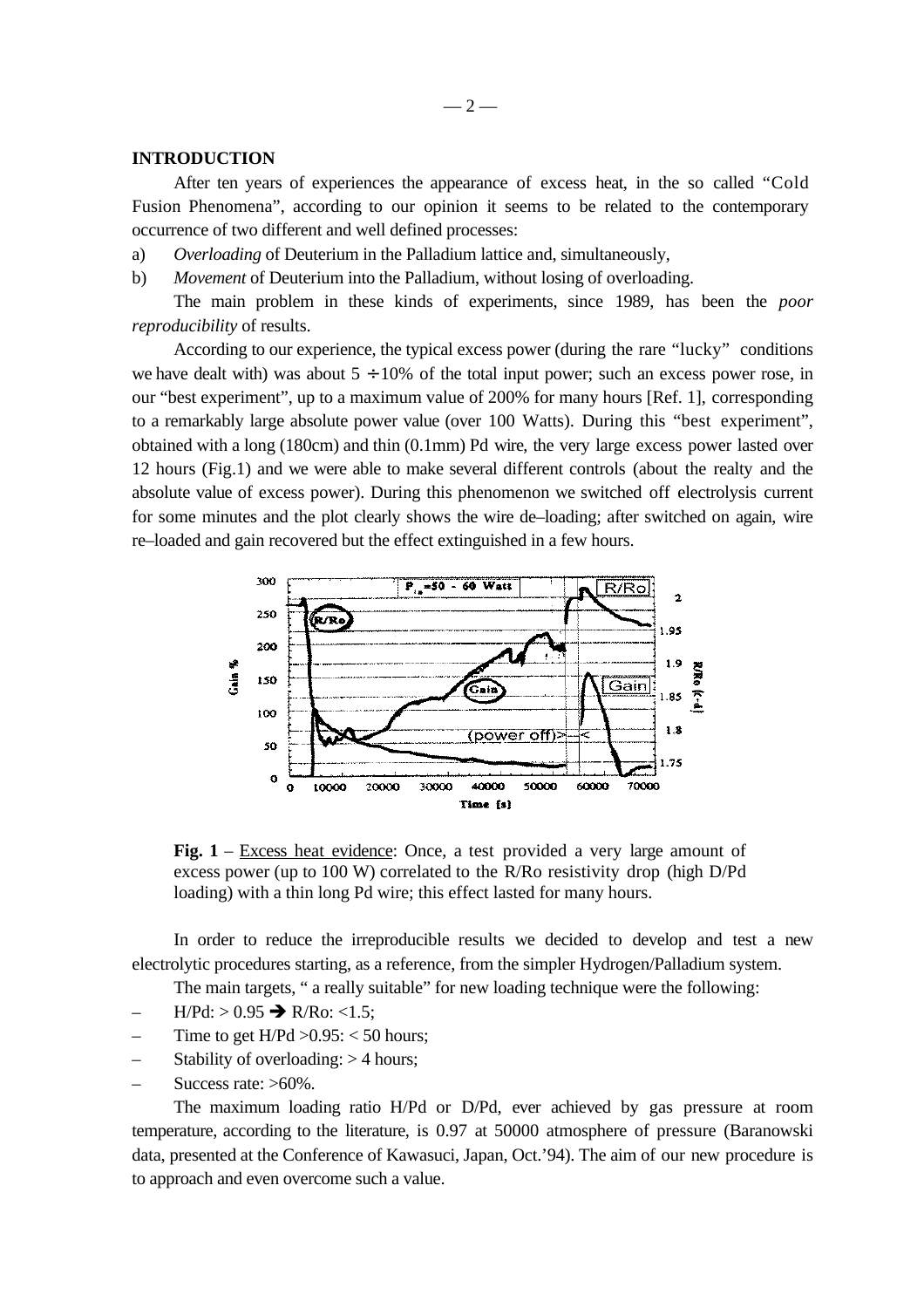It is, in fact, a common experience in Cold Fusion studies that, in order to achieve "anomalous excess heat" it is necessary (but not sufficient) to overcome a certain threshold in the high level region of the D/Pd ratio: M. H. McKubre, at SRI International, performed some systematic studies about this aspect [Ref. 2].

#### *–– Typical experimental problems*

During the loading, the Pd volume increases up to 13%, usually in a not homogeneous way. This kind of behaviour is the origin of several drawbacks, capable to seriously affect the loading process:

- a) superficial cracks (paths for H or D de–loading);
- b) dislocations, internal vacancies (production of, high pressure, micro–bubbles of H2/D2 inside the defects).

Both the problems are known to be related to the purity and "history" of Pd.

In order to reduce the influence of these hardly controllable parameters, various procedures have been generally adopted. The most common of them can be summarised as following:

- a) large (>500mA/cm2) current density, in order to increase, according to the Tafel law, the cathodic over–voltage;
- b) time pattern of current (like, e.g., the "low–high Takahashi procedure", developed at Osaka University since 1991 or the "high peak– power pulse method", developed at INFN–LNF since 1994).

Such procedures in any case do not solve completely the problem of reproducibility.

### **INFN–LNF PROCEDURE**

The loading measurements, expressed as H/Pd or D/Pd, were performed on–line and in–situ, by measuring the variations of Pd resistance [Refs. 3,4], which are known to change, depending on the ratio of H/Pd and D/Pd (Fig. 2) [Refs. 5].



**Fig. 2 –** Normalised Palladium resistance versus Hydrogen (Deuterium) molar fraction of Pd. Peak value is: H/Pd= 0.75,  $R/Ro= 1.78$  (Hydrogen) and  $D/Pd= 0.75$ , R/Ro= 2.0 (Deuterium). Maximum known loading is  $H(D)/Pd= 0.95$  at  $R/Ro= 1.4$  (1.6).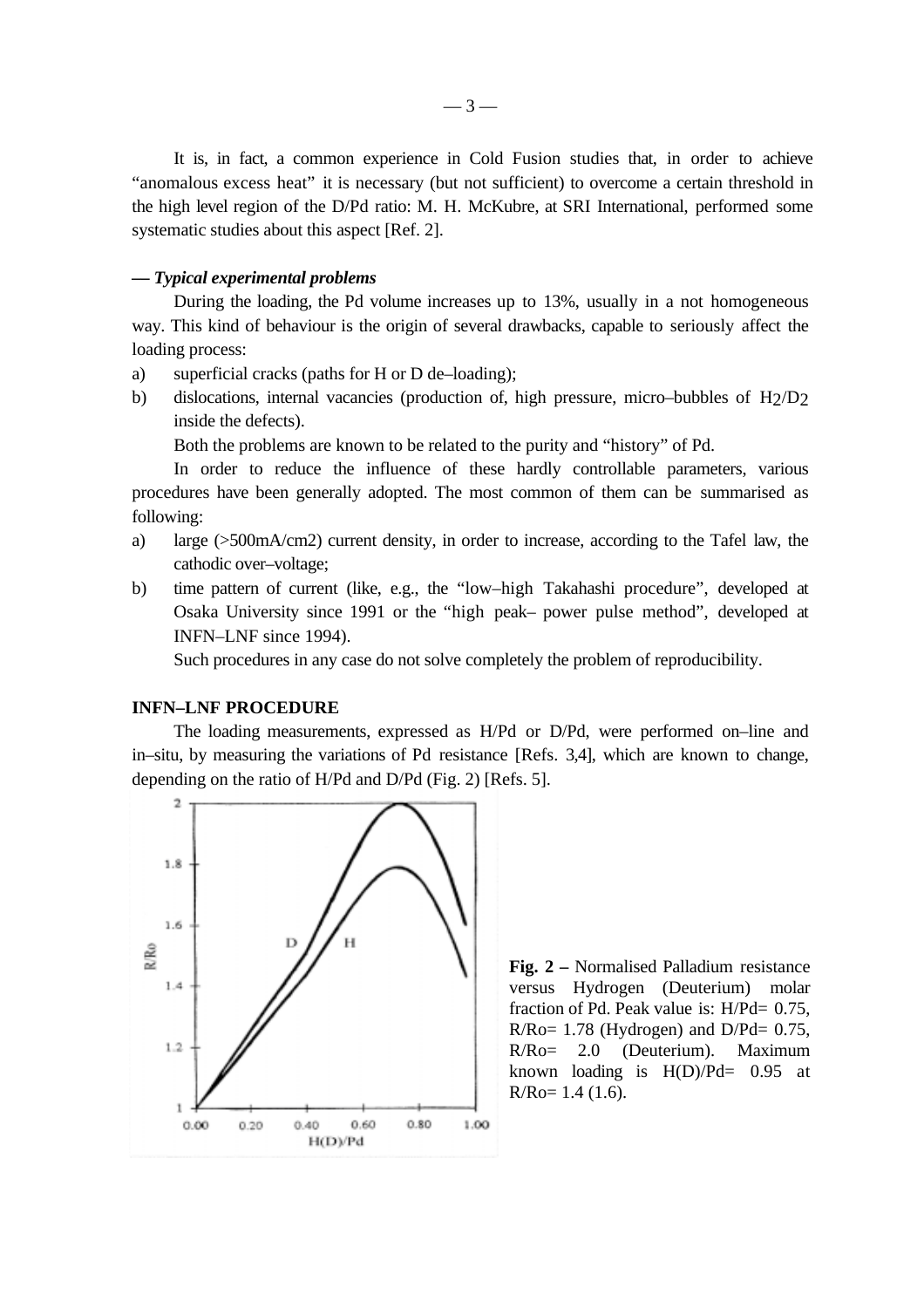The main characteristic of our method is to induce the precipitation of carbonates, directly on the wire surface, during the electrochemical loading of the Pd wire, as far as to form a semi–permeable, thin and homogeneous barrier, which allows the entrance of Hydrogen or Deuterium into Pd lattice as atomic H or D [Ref. 6]. Such a barrier acts as a poison for the recombination processes:  $H + H = H_2$  or  $D + D = D_2$ .

Such a layer was expected to increase the cathodic over–voltage, through the inhibition of the H–H recombination process.

A peculiar electric circuit has been developed in order to achieve a complete decoupling between electrolysis dc–current (power supply) and Pd wire ac–current (resistance measuring) (Fig.s 3, 4). Furthermore, the cathodic electrolytical current is periodically inverted in such a way that, alternatively, (using a 100 seconds period square wave) the most–cathodic part of the wire is converted into the less–cathodic one and vice–versa: such a procedure (using the "twin relay control" block reported in the plot) is useful for a more homogenous loading.

#### CELL ELECTRIC CONNECTIONS



**Figure 3** – Apparatus set–up: electrolytic cell, D.C. power supply block and a.c. resistance measurement block; all electric and thermodynamic parameters are acquired by several Digital Voltmeters (DVM) controlled by a computer.



**Fig. 4** – Detail of the electrolysis control logic: The "twin relay control" block and diodes chain have been used to improve the loading.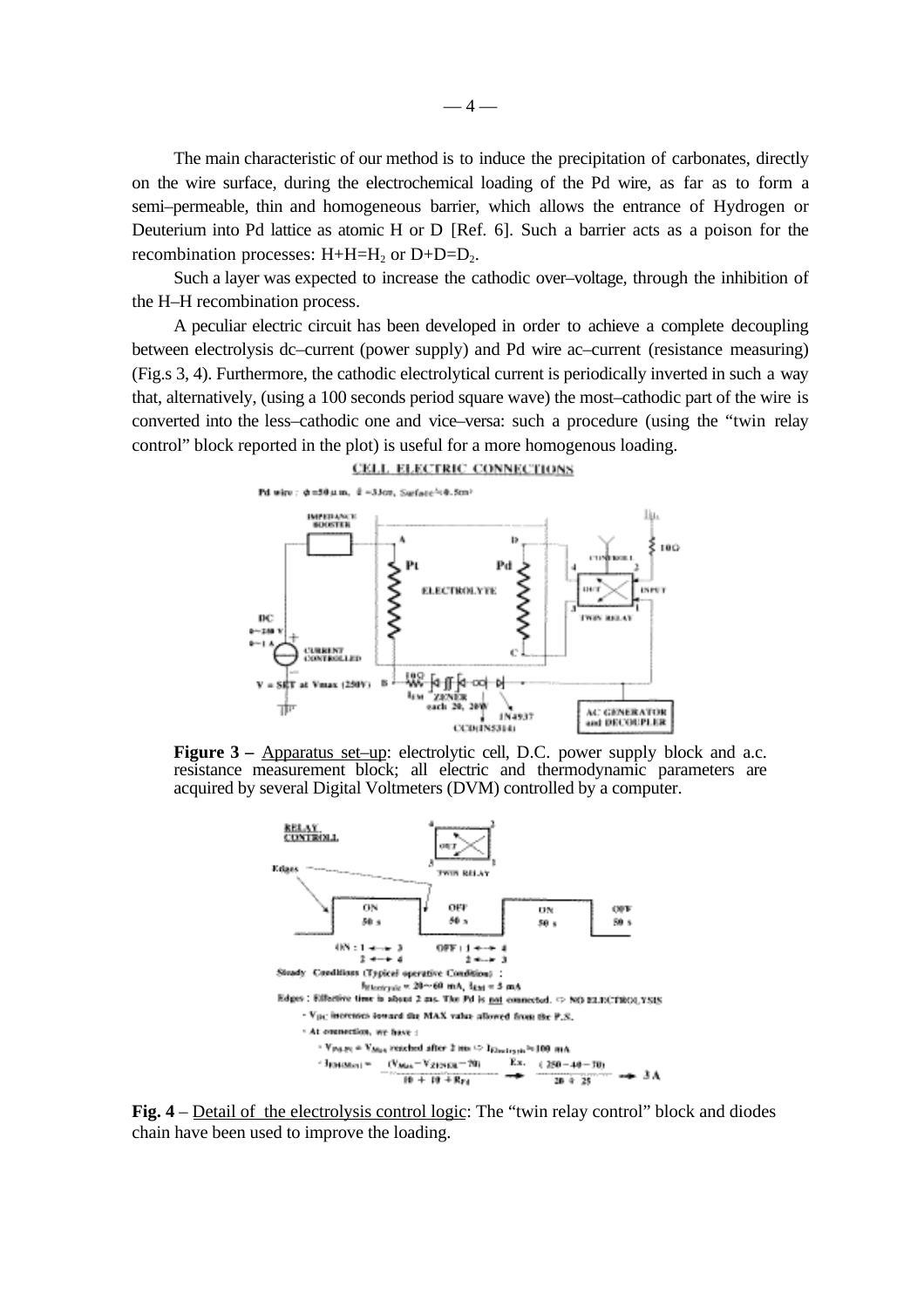A further important characteristic is the wire's diameter, which is as thin as 50 micrometers in our recent experiments. This allows for the following advantages:

- High current densities can be achieved with low electrolytic currents (and consequently low input power).
- Because of the high value of the wire's resistance the relative error of the loading of the Pd wire is strongly reduced.
- The loading kinetics are increased.
- The dimension of the H/D bubbles released during the electrolysis, for geometrical reasons, cannot exceed the diameter of the wire. Taking into account that the internal pressure of a bubble of gas increases by decreasing its diameter, it is convenient, in order to prevent eventual de–loading, to maintain as low as possible such a diameter.
- Possibility of changing, in large amount, the pH range (9–13) of the solution just around the cathode surface, by changing the electrolysis current density: specific computer simulations were developed for this purpose (Fig.s 5; 6), [Ref. 6].



**Figure 5** – *Computer simulation at constant current density of 50 mA/cm<sup>2</sup>, wire diameter 50*  $\mu$ *m.* a) SrCO<sub>3</sub> deposition thickness, versus time, at 10, 20, 40  $\mu$ M of  $Sr^{2+}$  ions concentrations; b) pH variation versus time at 10, 20, 40  $\mu$ M of  $Sr^{2+}$  ions concentrations.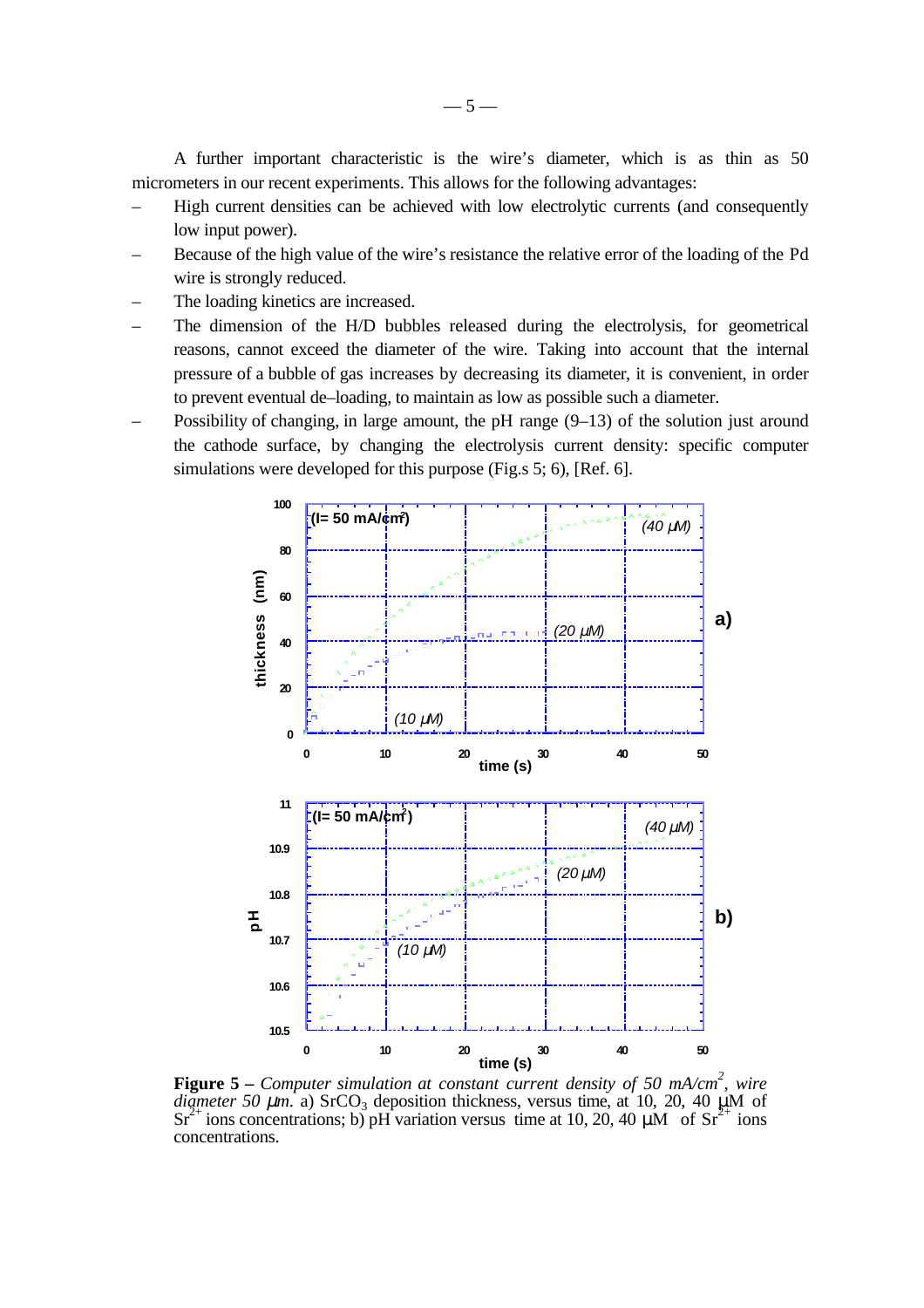

**Figure 6** – *Computer simulation at constant concentration of 40* $\mu$ *M Sr<sup>++</sup> ion concentration, Pd wire diameter 50*  $\mu$ *m.* a) SrCO<sub>3</sub> deposition thickness versus time at 12.5, 25, 50, 100 mA/cm<sup>2</sup>; b) pH variation versus time at 12.5, 25, 50, 100  $\mu$ <sup>2</sup> current density. A comparison with other fits indicates that the slope of the curve becomes more flat when the loading (at low current) is very high.

Other important characteristics of our method regarding both the electrolyte composition and the procedure for the acquirement of the proper coating on the cathodic surface, can be shortly summarized:

- It is possible to obtain an electrolytic environment (around the cathode) where, depending on the electrolyte composition and the current density, it is possible to control the solubility of alkaline earth carbonates. It is well known in fact that, depending on the electrolytic current, the pH around the cathode rises up, allowing carbonates precipitation: their solubility is actually pH controlled.
- It is possible to control the thickness of the deposit, in a feed–back way, changing the amount of acid and therefore the pH of the solution or by properly changing the values of the current density.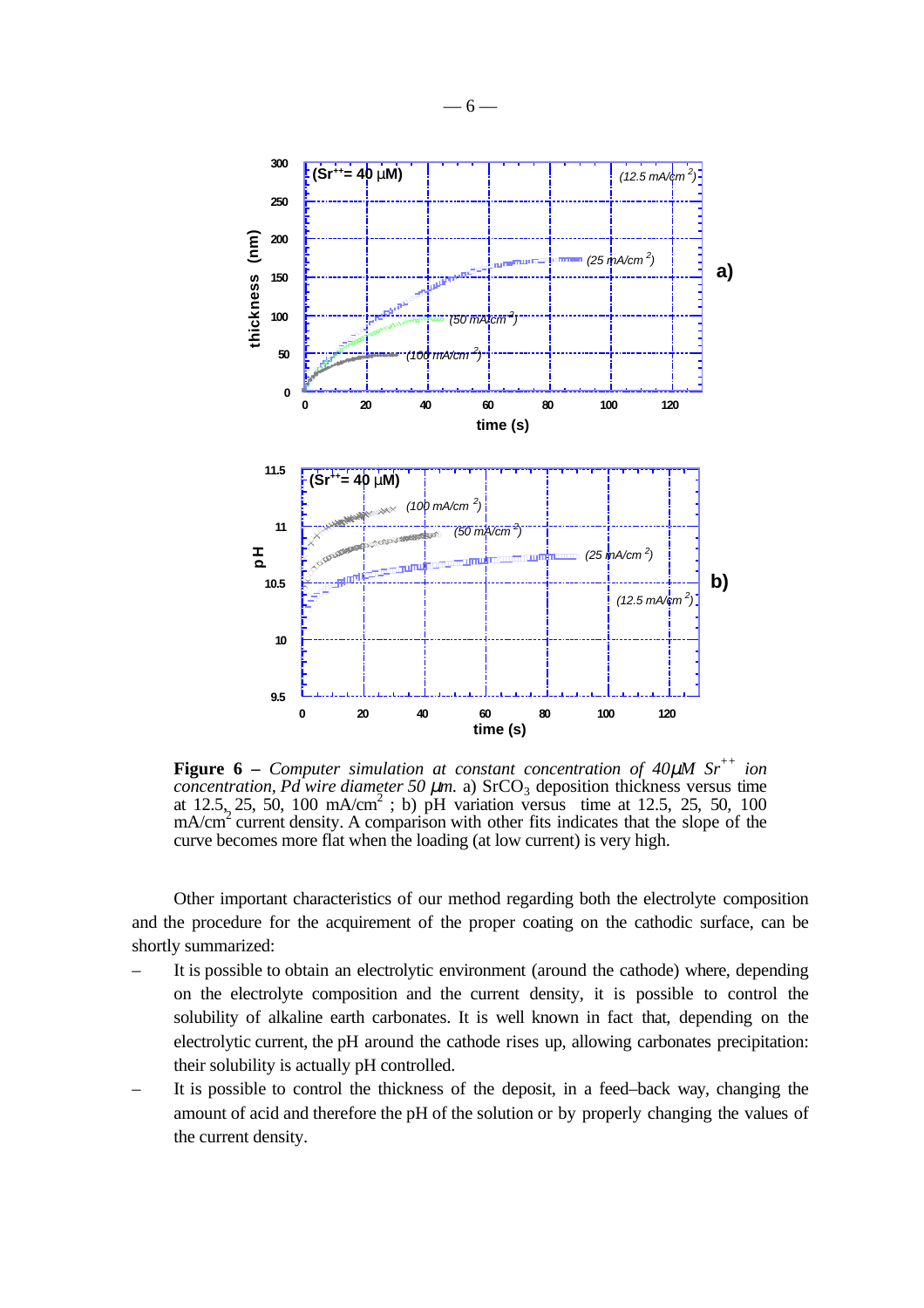Finally, it has been shown that H and D are present in the Pd lattice as protons and deuterons; it is therefore possible to promote their movement by applying an electric field along the wire. It is known that the electro–migration effect is controlled by the drop of voltage along the wire and such a drop is easy to be obtained with a thin wire.

As far as the cracks problem is concerned, since 1998 we have found out that the addition of very small amount of mercury ions (HgCl2  $\approx 10^{-6}$ M) to the electrolyte is very effective. Mercury, galvanically deposits on the cathode surface, because of the formation of amalgams with Pd, is capable to strongly reduce the harmful effects of cracks [Ref. 7].

The differences between the old procedure, based on the use of LiOD as electrolyte, and the new one fully developed since April 1998 (explorative, wide–range, experiments started from 1994), is summarised in Table I.

|               | Old procedure (conventional)   INFN protocol |                                                                                              |
|---------------|----------------------------------------------|----------------------------------------------------------------------------------------------|
| Cathode       | Rods, plates                                 | Thin wires $50 - 100$ microns                                                                |
| pH            | Strongly alkaline $(13 - 14)$                | Slightly acid $(4.5 - 5.5)$                                                                  |
| Electrolyte   | LiOH, LiOD                                   | $\begin{bmatrix} \text{CaCl}_2 - \text{SrCl}_2 \\ 10^{-5} - 10^{-4} \text{ M} \end{bmatrix}$ |
| Concentration | $0.1 - 1$ M                                  |                                                                                              |
| Voltage       | ${<}\,30\mathrm{V}$                          | $50 - 250V$                                                                                  |

Table I – Comparison between the old procedure and the new INFN – LNF protocol.

### **–– Critical points**

The *purity* of the *water* is one of the most important and *critical* points of our procedure.

We want to stress that the composition of our electrolytic solution is close to a pure water (only extremely low amount of electrolytes are added); a typical composition in our experiments (Pd wire, 30cm of length and 50µm of diameter) is the following:

- $H<sub>2</sub>O = 1200cc$  (66.6 mole);
- $\text{HCl} = 2*10^{-5}$  moles;
- $SrCl<sub>2</sub> = 2*10<sup>-5</sup>$  moles (1mol of Sr=88g, then *only 1.8 mg of Sr*);
- $HgCl<sub>2</sub>$  (Anti Cracking Agent) =  $10^{-6}$  moles

The impurities normally dissolve in the light or the heavy water, can be divided in three groups:

a) Inorganic substances (solid, liquid, gaseous, light water contamination into heavy water);

b) Organic substances (generally expressed as total carbon);

c) Bacteria.

The typical amount of impurities in both waters are the following:

## **H2O:**

- 1) Inorganic substances
	- a) Deionised,  $\approx 10$ mg/l  $\Rightarrow$  not good;
	- b) Bidistilled ,  $\approx 0.3$ mg/l  $\Rightarrow$  good;
- 2) Organic substance  $\approx 0.2$  mg/l;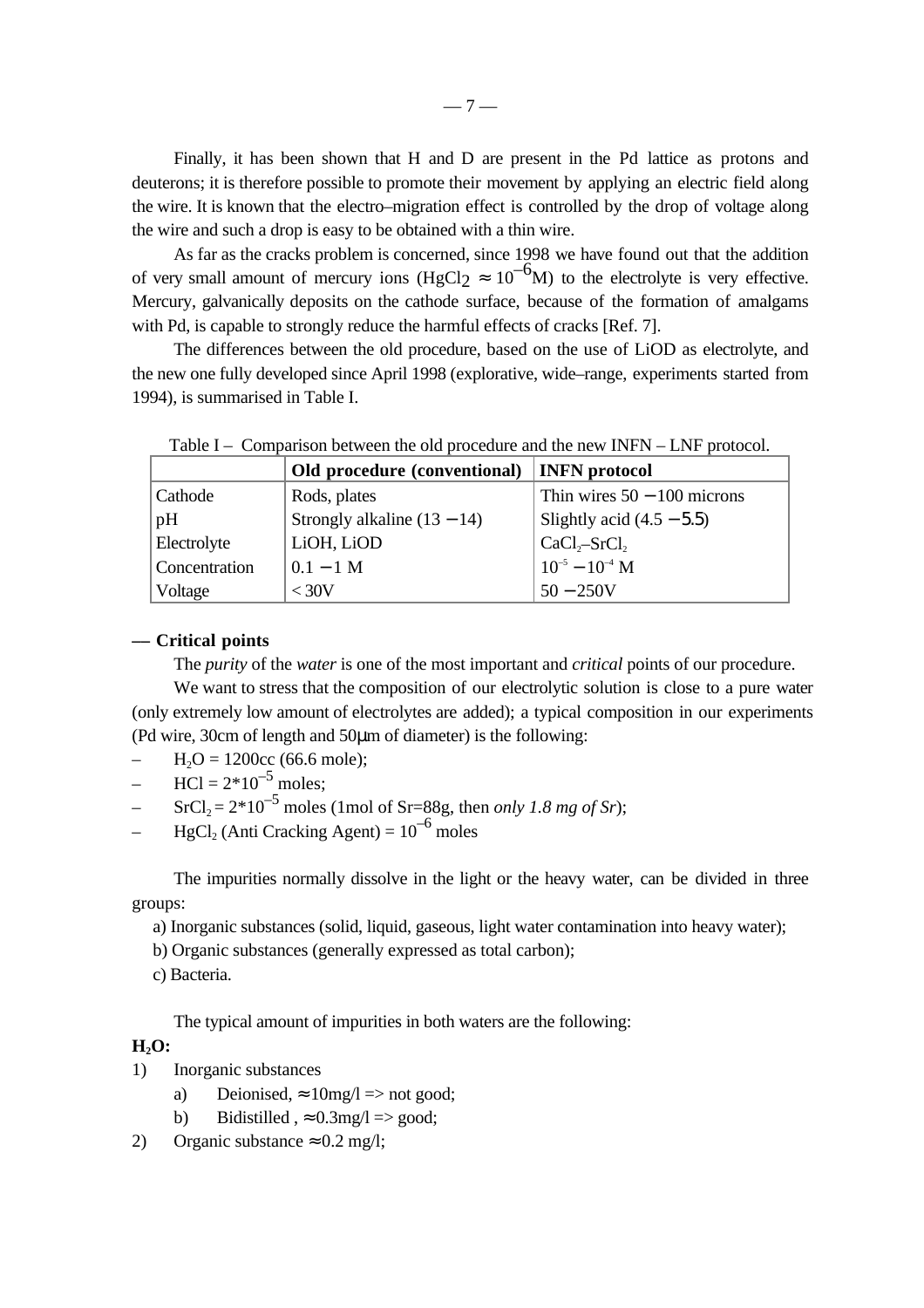3) Livings = 0 (if properly saved, after high temperature distillation with acidified  $KMnO<sub>4</sub>$ , in sterilized vessels).

# **D2O:**

- 1) 10–20 mg/l inorganic substance (distillation is strongly required);
- 2) about 10 mg/l organic substance [Ref. 8];
- 3) Livings: 60–700 bacteria/ml, depending on production batches, was measured at ENEA– Casaccia Laboratories (Rome, Italy).

According to our investigations, we found that some of the bacteria, normally present in the heavy water, could be quite deleterious to our loading protocol:

- a) they are able to change the solution pH because of the acidic properties of some products of their metabolism;
- b) they tend to organize colonies on the surface of the cathode, in that competing with the appropriate carbonates coating;
- c) they prevent the proper galvanic deposition of the anti–cracking agent on the cathode.

# **PROCEDURES FOR D<sub>2</sub>O PURIFICATION**

Several operations have to be performed in order to purify  $(\#1)$  and to maintain purity (#2, #3) the working heavy water (1 litre):

- 1) Bacteria "depletion" by the following multi– steps procedure:
	- a) addition 1 g of  $KMnO_4 + 1$  cc of  $H_2SO_4$  (96%) (=> pH= 1.3); keep at 80 °C for 1 hour;
	- b) several vacuum distillations (by Rotavapor) at 30 °C, until pH 5.5  $\div$  6 has been reached;
	- c) addition of LiOD up to obtain pH=13; keep at 80  $\degree$ C for 30 minutes;
	- d) several vacuum distillation at 30 °C until a.c. resistivity > 400 Kohm.cm and pH =7  $\div$  8;
- 2) Addition of colloidal silica (particles diameter 12 nm) + glutaraldehyde as bactericide (from KEMPRO Italiana), to reduce the growing speed of bacteria after purification;
- 3) Addition of HgCl<sub>2</sub> (10<sup>-6</sup> M) only when D/Pd>0.90.

# **IDENTIFICATION AND CHARACTERIZATION OF BACTERIA**

The bacteria existing in the heavy water have been characterized by means of the following techniques:

- phenotypic characterization;
- cellular lipid and fatty acid analyses;
- phylogenetic analysis of 16S rDNA nucleotide sequences, adopting the most advanced procedures and reagents recently developed by Perkin Elmer Biosystems.

Two genera of bacteria, both Gram–negative, have been identified and both have been registered as *new species* at the GenBank of the "National Center for Biotechnology Information – National Institutes of Health" (Bethesda, MD, USA) and DNA Data Bank of Japan "Center for Information Biology, National Institute of Genetics" (Mishima, Shizuoka, Japan).

The bacteria belong to genera: Ralstonia and Stenotrophomonas. The name given to both new species is: *Detusculanense.*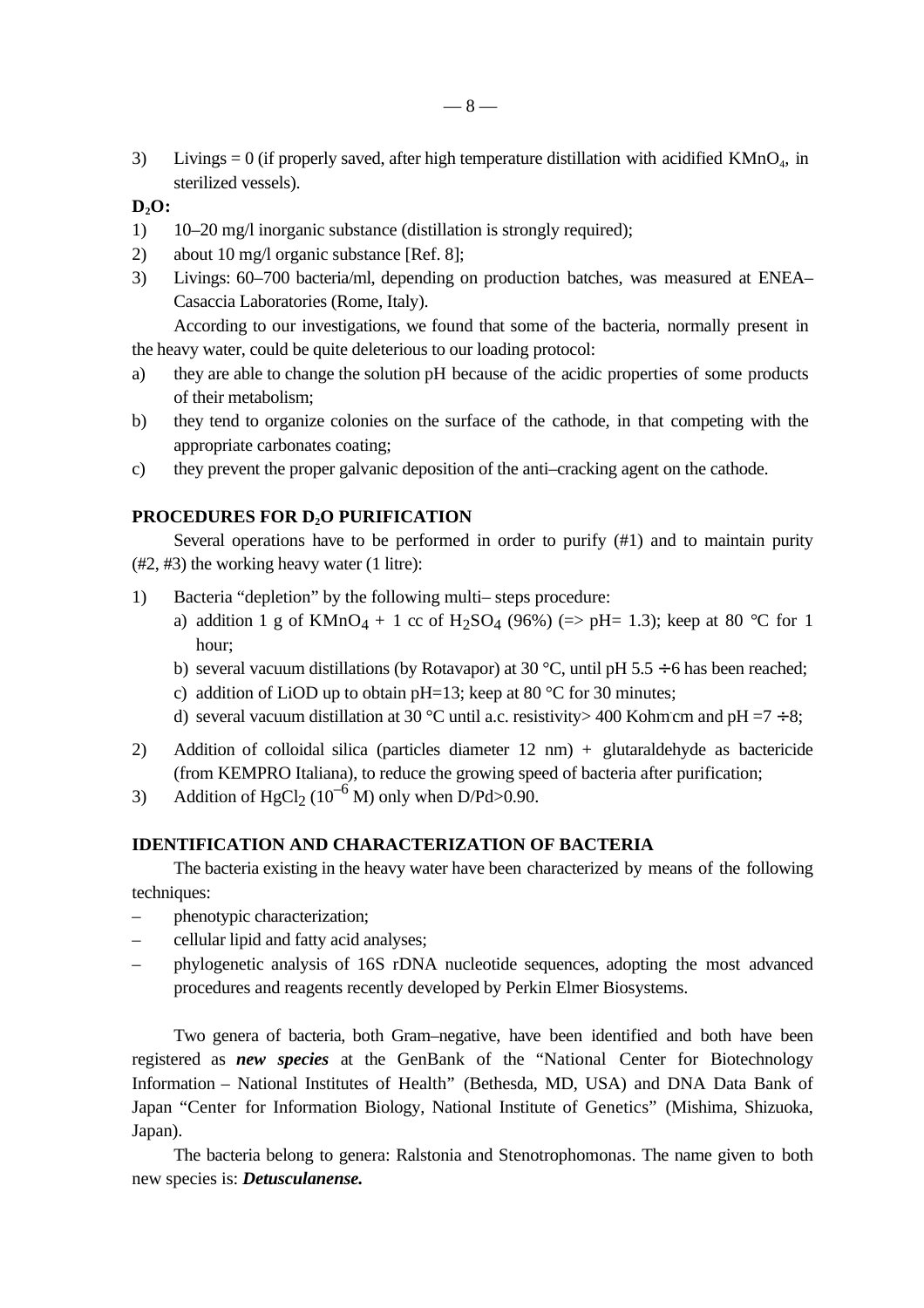The biological analyses have shown why such bacteria were so deleterious to our protocol:

- a) they are able to "metabolise" alkaline earth ions (in particular  $Sr^{++}$  up to a concentration as large as  $210^{-2}$  M), preventing in this way the precipitation on the cathode surface of the carbonate coating;
- b) they are able, furthermore, to "metabolise" even the very poisonous  $HgCl<sub>2</sub>$  up to a concentration of  $10^{-4}$  M, so inhibiting its anti – cracking action.

### **RESULTS**

As reported in detail in our another paper (see, A. Spallone et al.) at the same Conference, we can claim that the prefixed target has been completely achieved for H loading (H/Pd>0.98). The loading stability lasts for days [Ref. 9].

In these experiments some measurements of the thermal resistivity coefficient ( $\alpha_{\rm r}$ ) of the hydrogen loaded Pd wire have been carried out at H/Pd ratios higher than 0.8. It is known that such a coefficient monotonically decreases, by increasing the H/Pd value (from  $\alpha_{\text{T}} = 4.1 \, 10^{-3} \, \text{K}^1$ when H/Pd = 0, to  $\alpha_T = 2.0 \times 10^{-3} \text{ K}^{-1}$  when H/Pd = 0.7) [Ref. 10].

We have found that at higher H/Pd values, the thermal coefficient shows an abrupt increase. When

the loading ratio is as high as  $R/Ro \approx 1.15$  at room temperature, we measured for the thermal resistivity coefficient the value:  $\alpha_{\rm r} = 5.5 \times 10^{-3} \pm 1.5 \times 10^{-3} \text{ K}^{-1}$ .

This value is remarkably higher than that of the pure ( H de–loaded) Pd wire. The evidence of such an abrupt change in slope of the thermal coefficient resistivity, at very high values of the H/Pd ratio, strongly suggests that a new phase in the Pd–H system has been able to nucleate.

About D loading, we found strong differences when the heavy water was used "as received" and when it was been previously purified according to the above mentioned procedure.

In the first case loadings exceeding  $D/Pd = 0.92$  (Fig. 7) can be hardly achieved. No thermal anomalies were ever observed.



**Figure 7** – Commercial reactor–grade  $D_2O$  test: D/Pd= 0.92 is achieved after Hg addition. The loading goes to decrease in the time; no thermal anomalies have been observed.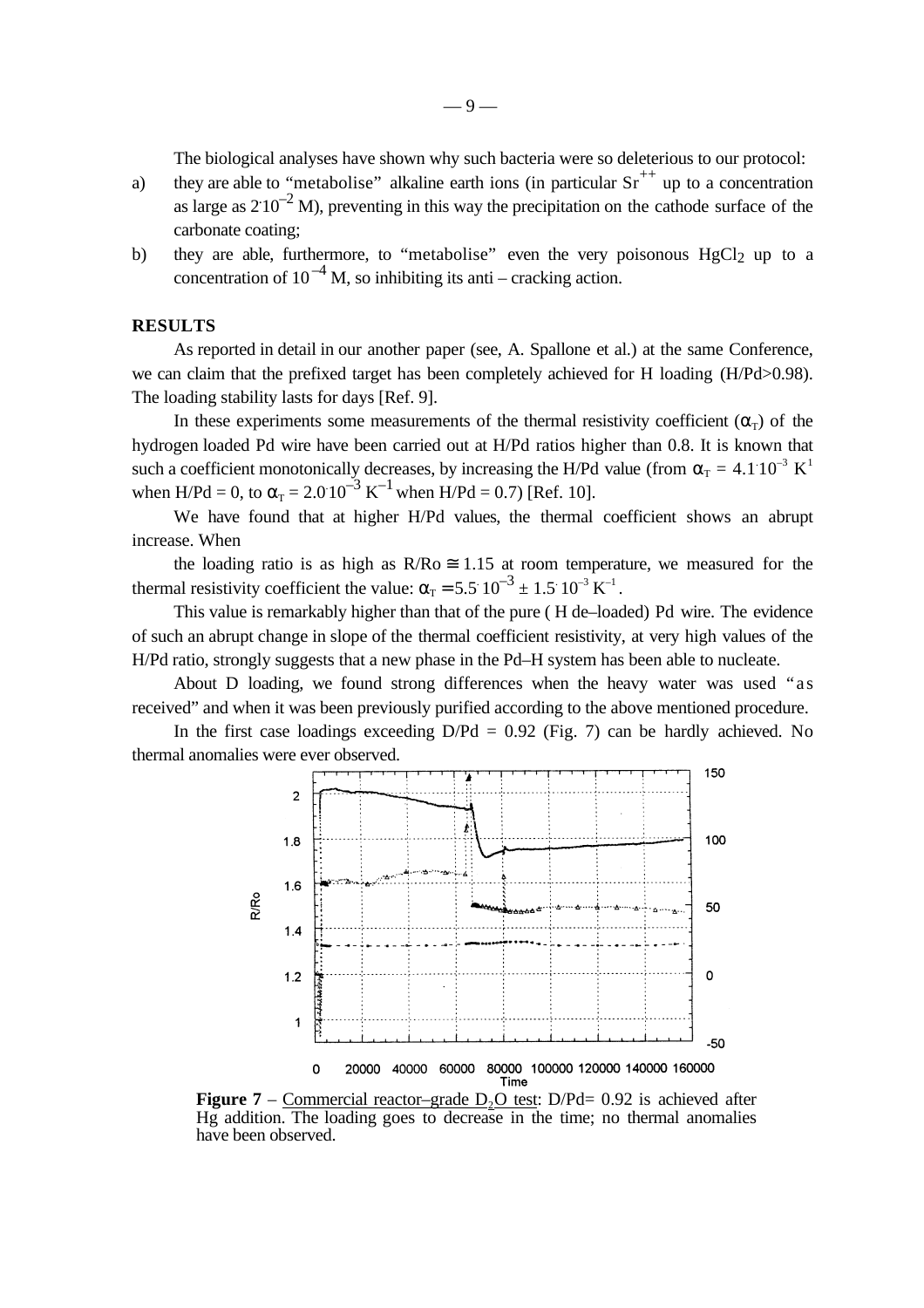

**Figure 8** – LNF–purified  $D_2O$  test: After LNF–purification procedure, a high loading (D/Pd= 0.97) have been achieved, lasting several days; an anomalous loading effect occurs after decreasing electrolysis current: it can be explained with a higher temperature of wire occurred during the loading.

In the second one (Fig. 8) loading values in the range D/Pd  $0.97 \div 0.98$  have been obtained for several days. When we reduced the electrolysis current from 40 to 25 mA (high–>low current) an anomalous effect occurred: instead of obtaining a de–loading of the wire (as expected by Tafel effect) we recorded an apparent increase of loading for some minutes, followed by the usual, slow de–loading. A possible explanation could be that the wire was actually and continuously emitting excess heat; when the current was reduced, the excess heat progressively had been vanishing, reducing at the same time the actual wire's temperature. So, what could appear a further loading is simply a drop down of the wire resistance due to a drop down of the wire temperature. In absence of a flow calorimeter, we were able to evaluate a rough and conservative estimation of excess heat: 0.5 W respect to 2.0W of input.

### **CONCLUSIONS**

In conclusion the following statements can be proposed:

- 1. The problem to get  $H/Pd > 0.97$  in a reproducible way has been solved by the use of  $SrCl<sub>2</sub>–HCl–CO<sub>2</sub>$  and small amounts of HgCl<sub>2</sub> as electrolytes (the Pd wire surface is coated with thin layers of  $SrCO<sub>3</sub>$  and amalgam of Hg). Our results have been successfully reproduced by Pirelli (Milan, Italy) and SRII (Stanford, USA);
- 2. The same procedure, using D2O, was less efficient because of bacteria contamination;
- 3. Properly purified  $D_2O$  and a new circuitry allowed us to get large loading ( $D/Pd > 0.97$ ); strong indications of anomalous "excess heat" (about 0.5 W over 2 W of input power) in a reproducible way (3 times) were observed;
- 4. Further work on  $D_2O$  "purification" is needed; "sterile" electrolysis seems to be necessary.

The identified bacteria seem to be able to metabolise dangerous heavy metals (Cd, Cr, Pb, Hg). Studies are in progress and they will be published in a future paper.

 $-10-$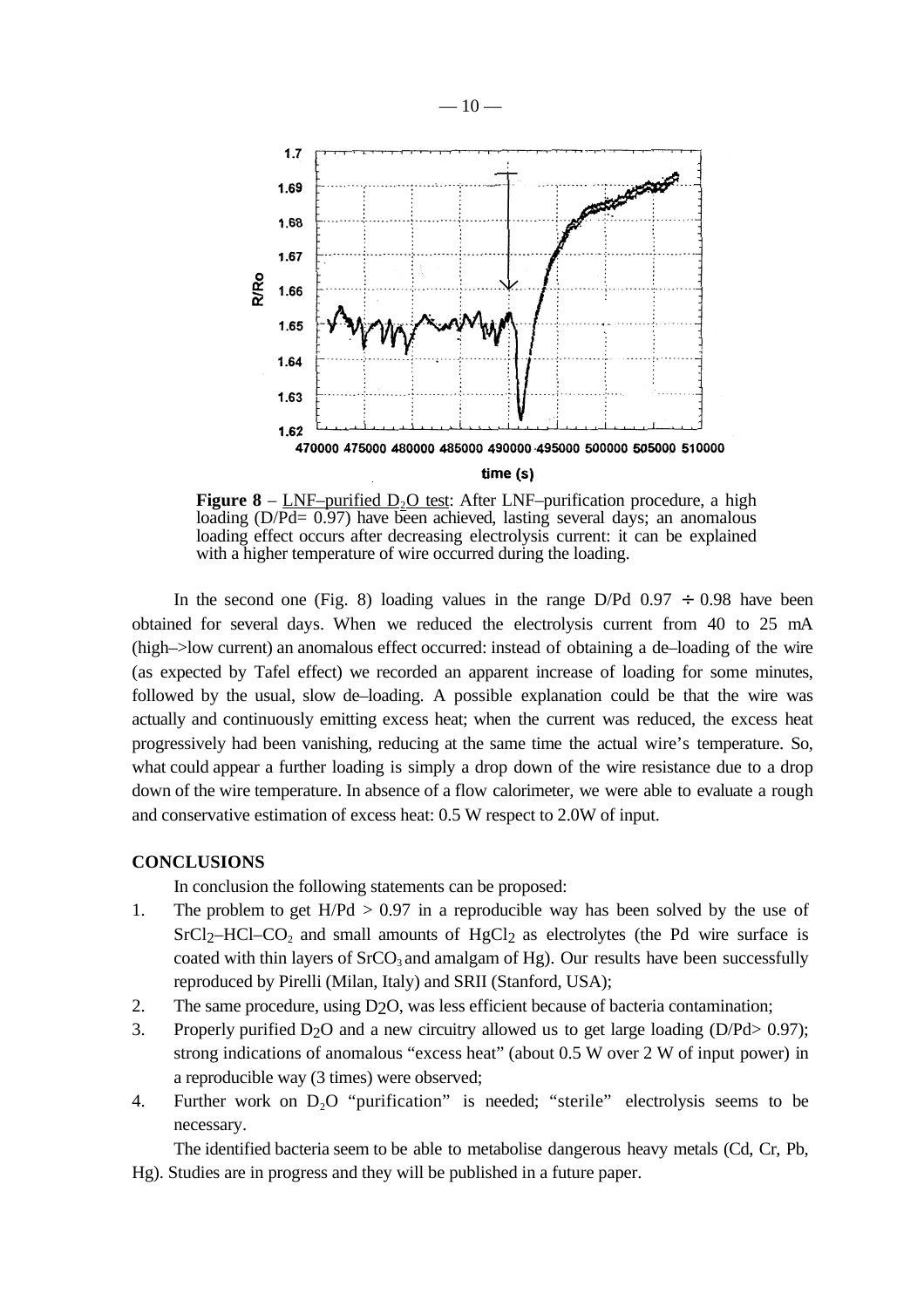### **ACKNOWLEDGEMENTS**

We would like to thank (we will be always in debt with him) Prof. **Giuliano Preparata** (Milan University, Italy), who was the first person (since 1994), to introduce us to some specific properties of thin Pd wires from the point of view of H/D overloading.

We are very sad: He passed away on April 24, 2000 (just one month before the beginning of this Conference). For most of the authors of the present paper Giuliano was not only a Scientist involved in the same field of Research but, overall, a personal, old, friend.

We thank Prof. Jean Paul Vigier (Paris University, France), both for some useful criticism and several suggestions about the comparison of numerical simulation with experimental data.

Dr. Naoto Asami, Dr. Kazuaki Matsui and their colleagues at NHE (presently at IAE Tokyo, Japan) gives us several suggestions and experimental data (obtained in their Laboratories) about purity of  $H_2O$  and  $D_2O$ : they clarified to us something problematic on their purification.

Prof. Piergiorgio Sona (ENEL Ricerca, Milan, Italy) spent a lot of time on discussions with us about catalytic proprieties of surfaces and methods to modify them.

Prof. Edmund Storms (ENECO, USA) gave us some useful suggestions regarding the more useful acid (between HCl and  $H_2SO_4$ ) capable to insure the constant of pH during the electrolysis.

Mr Francesco Todarello (KEMPRO Italiana, Ariccia, Italy) provided us information about methods used in the distillation of light water (industrial grade) to reduce the problem of bacteria growing. He developed new types of colloidal silica for our specific purposes.

We are deeply indebted with Prof. Lino Daddi (Accademia Militare Navale, Livorno, Italy) who gave us several information about the proper procedures for the purification of the light water in comparison with the heavy water.

#### **References**

- [1] F.Celani et al., *Progress in New Hydrogen Energy Vol. 1* (Proc. ICCF6, Oct. 13–18, 1996, Sapporo, Japan), 93–104 (1996).
- [2] M.C.H. McKubre et al. *Frontiers of Cold Fusion* (Proc. ICCF3, 1992, Nagoya, Japan), 5(1993).
- [3] B. Baranowsky and R. Wisniewsky (1969), *Phys. Stat. Sol.* **35**, 539.
- [4] J.C. Barton, F.A. Lewis and I. Woodward (1963), *Trans. Faraday Soc.* **59**, 1201.
- [5] M. McKubre et al. *Conf. Proc. ICCF1* (Salt Lake City, Utah) March 28–31 1990, p.20–31
- [6] F. Celani et al. "High Hydrogen loading of thin Palladium wires through alkaline–earth carbonates precipitation on the cathodic surface. Evidence of a new phase in the Pd–H system." *Published by INFN–LNF–00/006 (P), 6 Marzo 2000 – (To be published by Physics Letter A*).
- [7] F. Celani et al. "A study on the electrochemistry parameters to achieve reproducible high H/Pd values in relation to 'anomalous' excess heat; proteobacteria contamination problematics." Presented at the "*IV Workshop on Anomalies in Hydrogen/Deuterium Loaded Metals"*, 22–24 Oct. 1999, Asti, Italy. Publishing by SIF, ed. Compositori, Bologna (Italy) as Conference Proceedings.